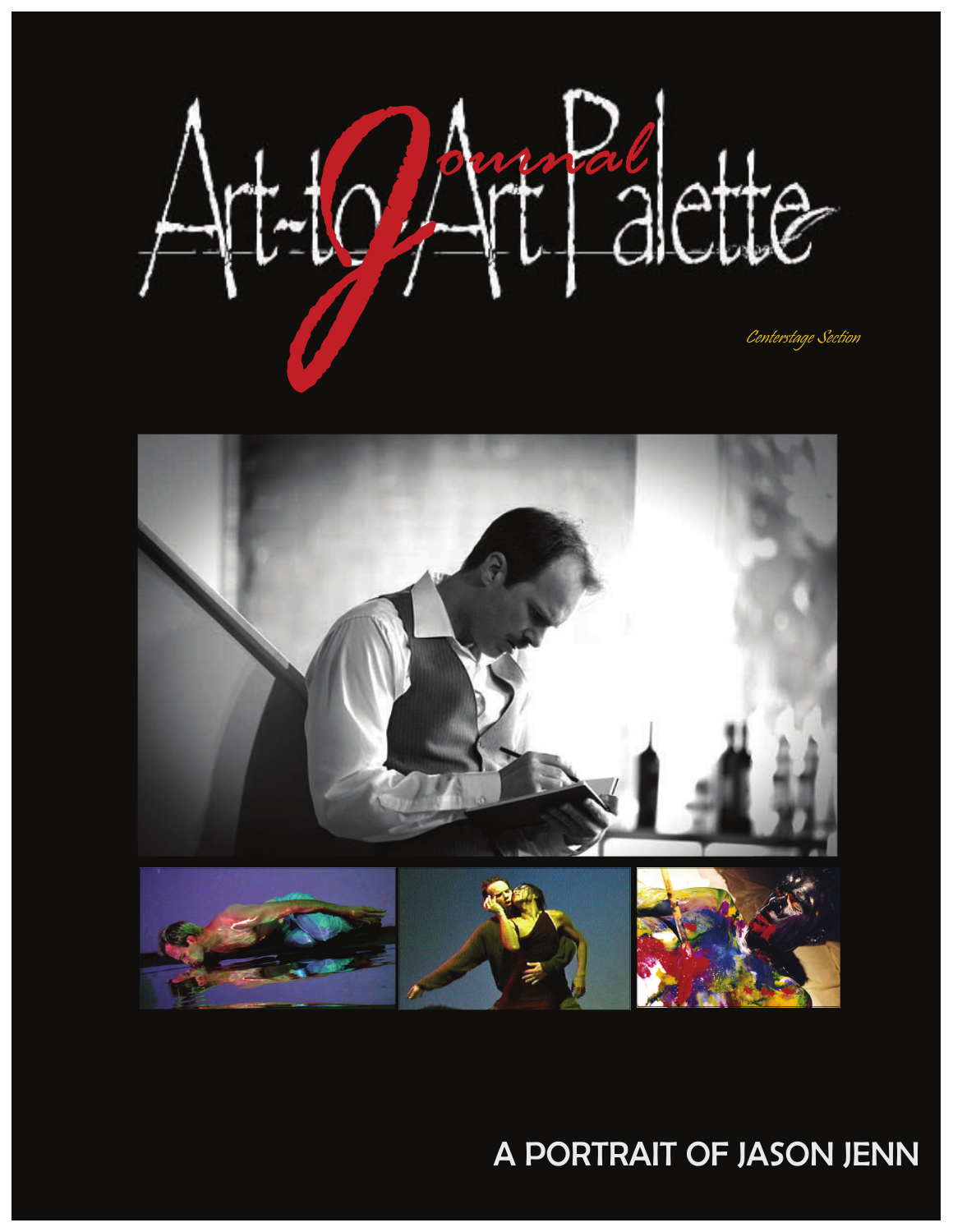## The box has no subject barriers for actor

**here** are no marked passageways for those that straddle the black lines of Theatre Arts, music, film and media. Throw in a taste for performance art and you have a talented individual that is headed for creating more than **of Theatre Arts, music, film and media. Throw in a taste for performance art and you have a talented individual that is headed for creating more than just the norm. Art in movement is beginning to explode with leaders like Jason Jenn who dare to think outside of the box and walk between the lines.** 

 **In the purest of form, Jenn is a multimedia talented artist, one who not only can be categorized as an actor, but also a lyricist, a director, a designer of the theatre stages as well as a creative consultant. He can recall from his first stage appearance in the 1st grade, where he spent not much time thinking of anything else, but theatre and acting. At age 13, his mother presented him with a video camera and the sky became the limit. →**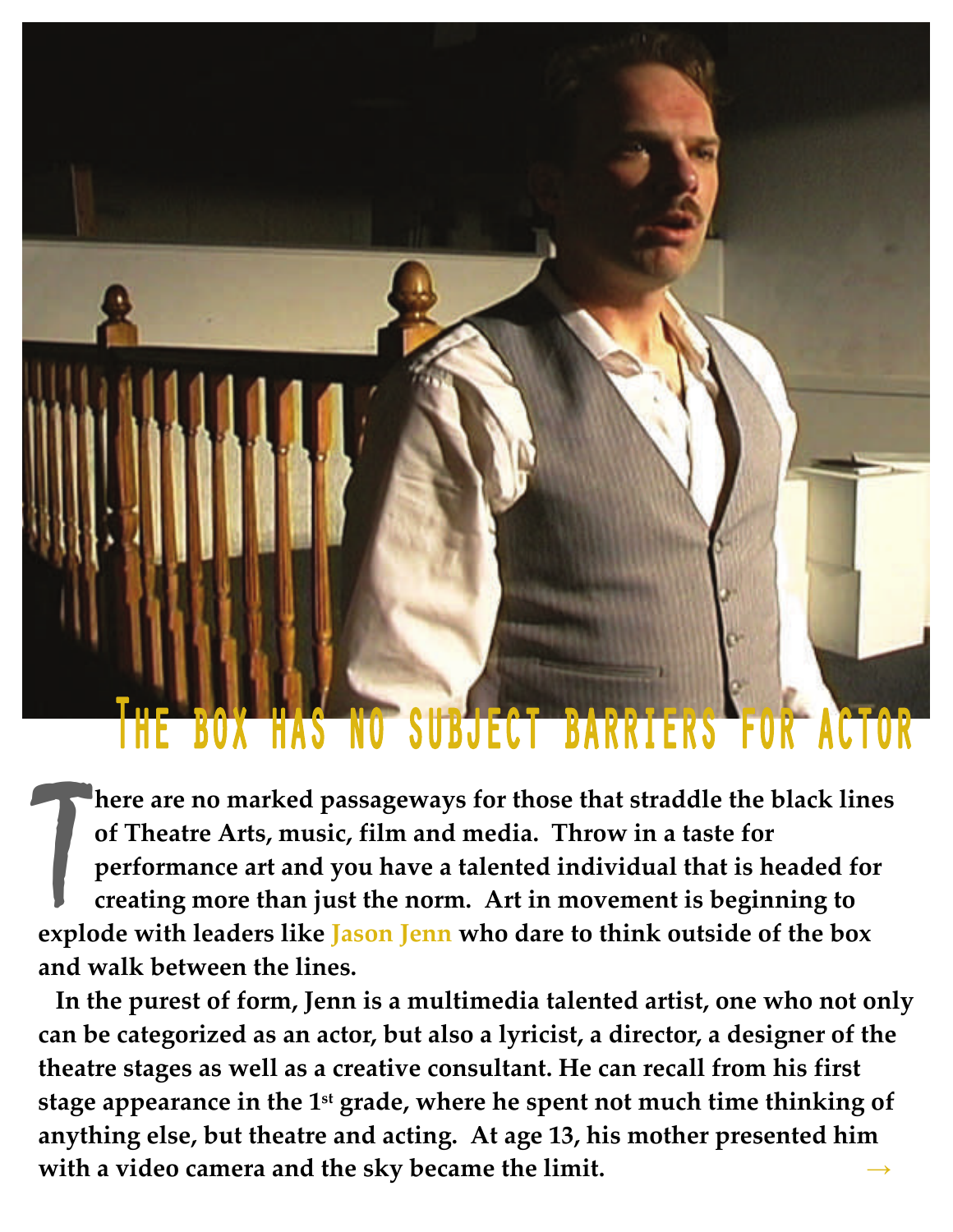## **Armed with a double major in Theatre Arts and Film and Media Production from the University of Iowa, Jason made the leap to Los Angeles in 1998.**

Landing a job as a production assistant for TV and film art departments, Jason worked on scripts for screenwriting and started **ReEvolutionary Productions**, a multimedia company. While building his company, Jenn became interested in yet another art form, performance arts. Instructor and Icon, **Rachel Rosenthal** created an entirely new feel for theatrical improvisation, stage performance, and human psychology.

One of Jenn's most recent works is the well‐

 Bringing essence to the life and time of Cavafy of Alexandria, Egypt in the late 19<sup>th</sup> century and transforming into a timeless display of his most valued poetry, gave praise to this artist. By seeking to master the sensitivity of Cavafy with his wise vision of youth, aging, sexuality, beauty and philosophy, Jenn was able to capture sameness in truth, as it still exists today through the work of Cavafy. By delivering clarity to the meaning behind a great, misunderstood poet, it is hoped that his words will begin to touch the lives of many in the modern world.

 It is no wonder that Cavafy's 1911 *Ithaka* was selected by Jackie Onassis to be recited at her funeral. The poem brought beauty and solace to a lifetime of experience and advice that could only be so eloquently put by Cavafy. When creative work is

> universal and relevant to the past, presence and future, it must be revered and Cavafy's Caress has handled this splendidly.

 Jason Jenn continues to work on projects as they present themselves but with promising theatrical productions like Cavafy's Caress, Jason feels he has passed yet another milestone in his career.

 $\sum_{i=1}^{n}$ *I really had no idea just how much I would resonate with the work and how the exploration of his life would impact my own. Cavafy has so*

accepted theatre presentation of *"Cavafy's Caress,"* an intimate look into the life and work of Greek poet **Constantine P. Cavafy**, which was staged in Long Beach, California. In addition to creating the performance from the novel, "*My Cavafy"* by **Stathis Orphanos**, Jenn portrayed Cavafy in the performance, which resulted in not only sold out dates, but also an Encore Presentation.

*much to say about life: it's exciting and has become a wonderful part of my own evolution."*

 A resident of Los Angeles, California, Jenn travels frequently to New York City to absorb the wide variety of art that takes place regularly. For more on his so far life travels, see www.HiveWorld.org.